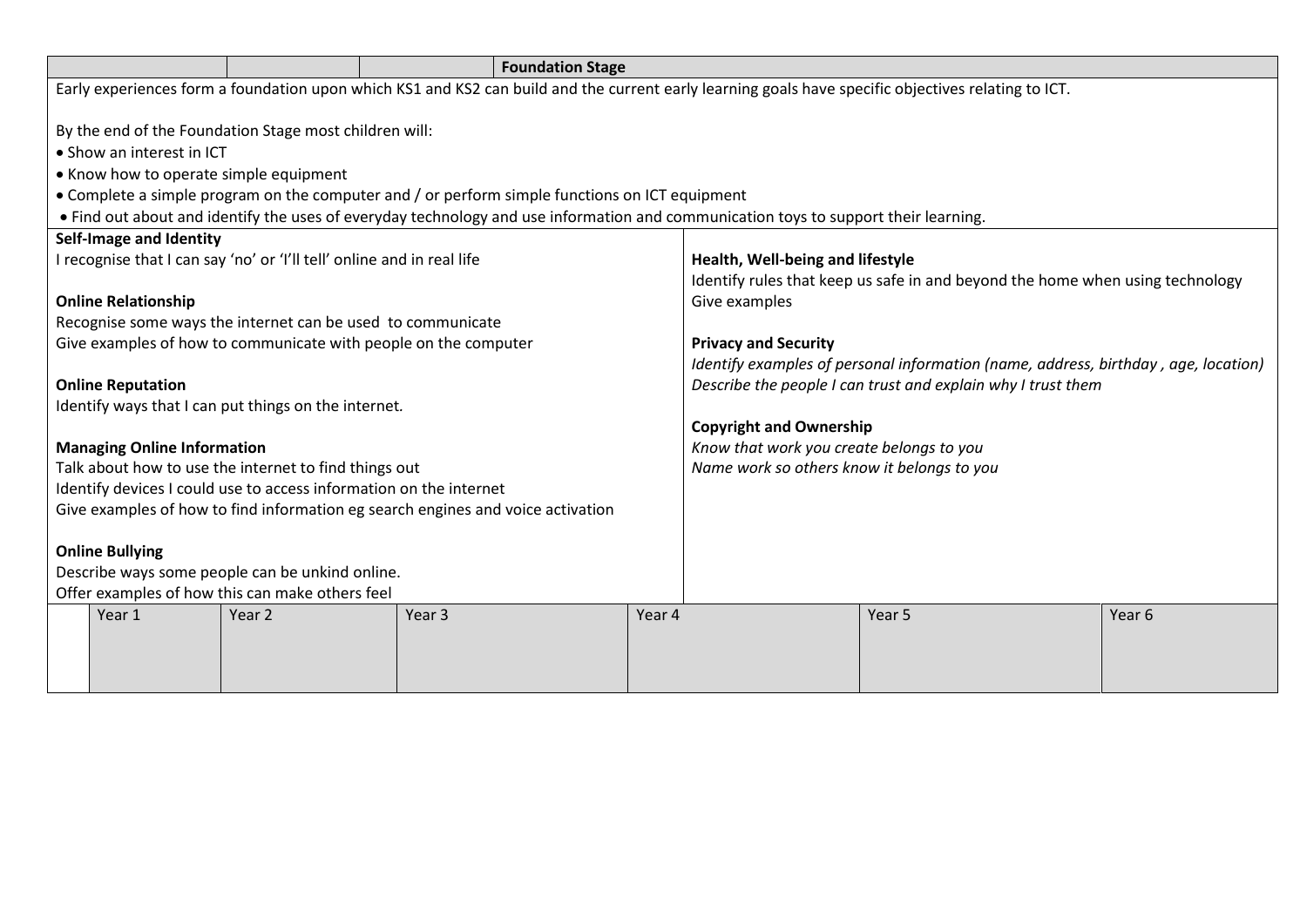|            | <b>Text - Word</b>  | <b>Text-Word</b>       | <b>Text-Word</b>                   | <b>Text-Word</b>                  | <b>Text-Word</b>                 | <b>Text-Word</b>           |
|------------|---------------------|------------------------|------------------------------------|-----------------------------------|----------------------------------|----------------------------|
| Multimedia | Use spacebar,       | Start to use two hands | Get quicker at typing with         | Get quicker at typing with        | Use the find and replace         | Know shortcuts to          |
|            | backspace,          | when typing. Word      | both hands.                        | both hands.                       | functions                        | 'cut' 'paste' 'copy'       |
|            | delete, arrow       | process short texts to | Use all keys on the keyboard.      | Insert pictures, shapes, boxes    | Become more proficient at        | <b>Animation</b>           |
|            | keys and return.    | present.               | Use a variety of font sizes,       | and tables.                       | touch typing                     | Use stop $-go$             |
|            | Save, retrieve      | Save, retrieve and     | styles and colours.                | <b>Graphics</b>                   | Edit text by changing            | animation software (I      |
|            | and print some      | print some work        | Align text left, right and         | 2Create a story                   | 'paragraphing' and 'alignment'   | can Animate / Hue          |
|            | work (to/from       | (to/from easily        | centre.                            | Edit pictures using a range of    | settings                         | animation) with an         |
|            | easily accessible   | accessible folder).    | Insert pictures, shapes, boxes     | tools in a graphics program       | <b>Animation (TOONTASTIC 3D)</b> | external camera to         |
|            | folder).            |                        | and tables.                        | Create a new book aimed at a      | Plan a multi-scene animation     | shoot animation            |
|            |                     | <b>Graphics</b>        | <b>Graphics</b>                    | target audience.                  | including characters, scenes,    | frames.                    |
|            | <b>Graphics</b>     | Use ICT to generate    | Acquire, store and combine         | Combine text, images and          | camera angles and special        | Publish their              |
|            | Use ICT to          | ideas for their work.  | images from cameras or the         | sound on each page.               | effects.                         | animation and use a        |
|            | generate ideas      | Use various tools such | internet for a purpose.            | Add information about the         | Adjust the number of             | movie editing package      |
|            | for their work.     | as brushes, pens,      | Use the print screen function      | author and title for publishing.  | photographs taken and the        | to edit/refine and add     |
|            |                     | rubber, stamps and     | to capture an image.               | Create a new book aimed at a      | playback rate to improve the     | titles.                    |
|            | Sound               | shapes.                | Select certain areas of an         | target audience.                  | quality of the animation.        | <b>Sound Recording</b>     |
|            | recording           |                        | image and resize, rotate and       | Combine text, images and          | <b>Sound Recording</b>           | (Audacity/MUSIC            |
|            | (camera)            | Sound recording        | invert the image.                  | sound on each page.               | (Audacity/MUSIC MAKER JAM)       | <b>MAKER JAM)</b>          |
|            | Record sound at     | (Camera)               | <b>Animation (FLIPACLIP /I Can</b> | Add information about the         | Collect audio from a variety of  | Create a multi-track       |
|            | and away from       | Change sounds          | animate / 2animate)                | author and title for publishing.  | resources including own          | recording using            |
|            | a computer.         | recorded. Save,        | Plan what they would like to       | <b>Animation (I Can animate /</b> | recordings and internet clips.   | effects.                   |
|            | Use software to     | retrieve and edit      | happen in their animation.         | 2animate)                         | Create a multi-track recording   | Edit and refine their      |
|            | record sounds.      | sounds.                | Make a series of pictures to       | Move items within their           | using effects.                   | work to improve            |
|            |                     |                        | form an animation.                 | animation to create               | Edit and refine their work to    | outcomes.                  |
|            | Video (camera)      | Video (camera)         | Video (imovie trailer)             | movement on playback.             | improve outcomes.                |                            |
|            | Capture video.      | Discuss which videos   | Arrange clips to create a short    | Edit and improve their            | Video (Movavi Video Editor       | <b>Video (Movavi Video</b> |
|            |                     | to keep and which to   | film.                              | animation.                        | 2020                             | <b>Editor 2020)</b>        |
|            | <b>Presentation</b> | delete.                | Add a title and credits.           | Video (imovie trailer)            | Storyboard and capture videos    | Trim, arrange and edit     |
|            | (Powerpoint)        |                        | Capture video for a purpose.       | Trim and arrange clips to         | for a purpose.                   | audio levels to            |
|            | Choose a            | Presentation           | Choose which clips to keep         | convey meaning.                   | Plan for the use of special      | improve quality of         |
|            | suitable subject    | (Powerpoint)           | and which to discard.              | Add titles, credits, slide        | effects and transitions.         | their outcome.             |
|            | and collect         | Choose a suitable      | <b>Presentation (Powerpoint)</b>   | transitions, special effects.     | <b>Presentation (Powerpoint)</b> | Presentation               |
|            | some                | subject and collect    | Create a title slide and choose    | <b>Presentation (Powerpoint)</b>  | Work independently to create a   | (Powerpoint) Include       |
|            | information.        | some information.      | a style.                           | Decide upon and use effective     | multi slide presentation that    | sounds and moving          |
|            | Create a            | Create a mindmap of    | Change the layout of a slide.      | transitions                       | includes speakers notes.         | graphics in the slides.    |
|            | mindmap of this     | this data. Link        | Insert a picture/text/graph        | Use and create hyperlinks to      | Use transitions and animations   | Present to a large         |
|            | data.               | appropriate bubbles.   | from the Internet or personal      | other slides and webpages.        | to improve the quality of the    | group or class using       |
|            |                     | Present the            | files.                             |                                   | presentation.                    | the notes made.            |
|            |                     | information to a       |                                    |                                   |                                  |                            |

group.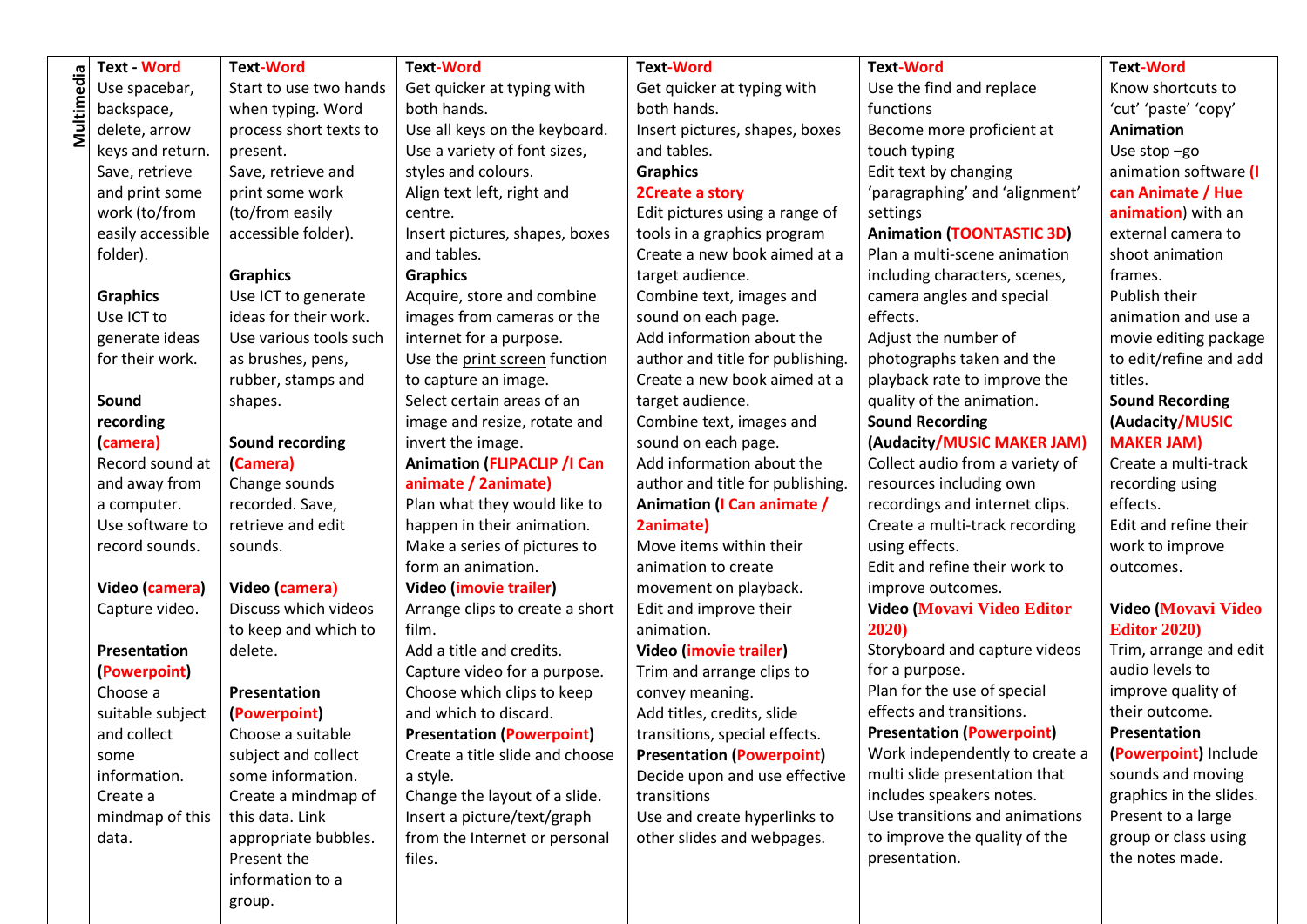| Programmin    | <b>Bee-bots</b><br>Give commands<br>including<br>straight<br>forwards/<br>backwards /<br>turn one at a<br>time.<br>Explore what<br>happens when a<br>sequence of<br>instructions is<br>given.                                                                       | <b>Bee-bots</b><br>Give a set of simple<br>instructions to follow<br>out a task.<br>Give a set of<br>instructions to form<br>simple geometric<br>shapes.<br>Improve/change their<br>sequence of<br>commands.                                                                    | <b>Scratch</b><br>Navigate the Scratch<br>programming environment.<br>Create a background and a<br>sprite for a game.<br>Add inputs to control their<br>sprite.<br>Use conditional statements<br>within the program to control<br>the sprite (ifthen)                                                                                                                                                         | <b>Scratch</b><br>Design their own game<br>including sprites, backgrounds,<br>scoring and/or timers.<br>Use external triggers and<br>infinite loops to control<br>sprites.<br>Create and edit variables.<br>The game finishes when a<br>player wins or loses and they<br>must know they have won or<br>lost.<br>Evaluate the effectiveness of<br>the game and debug as<br>required.                                                                                                                                        | <b>Scratch-Move onto Microbits</b><br>Use conditional statements.<br>Use conditional statements,<br>loops, variables and broadcast<br>messages in the game.                                                                                                                                                                                                                                                                                                                                                                    | <b>Microbits-</b><br>Investigate Micro bits<br>in large groups.<br>Start to programme<br>these.                                                                                                                                                                                                                                                                                                                                                           |
|---------------|---------------------------------------------------------------------------------------------------------------------------------------------------------------------------------------------------------------------------------------------------------------------|---------------------------------------------------------------------------------------------------------------------------------------------------------------------------------------------------------------------------------------------------------------------------------|---------------------------------------------------------------------------------------------------------------------------------------------------------------------------------------------------------------------------------------------------------------------------------------------------------------------------------------------------------------------------------------------------------------|----------------------------------------------------------------------------------------------------------------------------------------------------------------------------------------------------------------------------------------------------------------------------------------------------------------------------------------------------------------------------------------------------------------------------------------------------------------------------------------------------------------------------|--------------------------------------------------------------------------------------------------------------------------------------------------------------------------------------------------------------------------------------------------------------------------------------------------------------------------------------------------------------------------------------------------------------------------------------------------------------------------------------------------------------------------------|-----------------------------------------------------------------------------------------------------------------------------------------------------------------------------------------------------------------------------------------------------------------------------------------------------------------------------------------------------------------------------------------------------------------------------------------------------------|
| <b>Online</b> | Internet<br>research<br><b>KIDDLE</b><br>Talk about<br>websites they<br>have been on.<br>Explore a<br>website by<br>clicking on the<br>arrows, menus<br>and hyperlinks.<br><b>Emails</b><br>Recognise an<br>email address.<br>Find the @ key<br>on the<br>keyboard. | <b>Internet research</b><br><b>KIDDLE</b><br>Talk about websites<br>they have been on.<br>Explore a website by<br>clicking on the arrows,<br>menus and hyperlinks<br><b>Emails</b><br>Contribute to a class<br>email.<br>Open and select to<br>reply to an email as a<br>class. | Internet research<br><b>KIDDLE</b><br>Type in a URL to find a<br>website.<br>Add websites to a favourites<br>list.<br>Use a search engine to find a<br>range of media, e.g. images,<br>texts<br><b>Blogging (using 'Wordpress'</b><br>blogs)<br>Navigate to view their class<br>blog.<br>Emails-(as a class)<br>Log into an email account,<br>open, create and send an<br>email.<br>Attach files to an email. | <b>Internet research</b><br><b>KIDDLE</b><br>Think of search terms to use<br>linked with questions they<br>wish to answer.<br>Talk about the reliability of<br>information on the Internet,<br>e.g. the difference between<br>fact and opinion.<br><b>Blogging (using 'Wordpress'</b><br>blogs)<br>Understand that it can be<br>updated from a range of<br>devices.<br>Comment on their class blog.<br>Emails-(as a class)<br>Download and save files from<br>an email.<br>Email more than one person<br>and reply to all. | <b>Internet Research</b><br>Use advance search functions in<br>Google (quotations).<br>Understand websites such as<br>Wikipedia are made by users<br>(link to<br>E-Safety).<br>Use strategies to check the<br>reliability of information (cross<br>check with another source such<br>as books).<br><b>Blogging (using 'Wordpress'</b><br>blogs)<br>Register for a blog, select a URL<br>and navigate to their blog once<br>it is created.<br>Alter the theme and<br>appearance of their blog,<br>adding background images etc. | <b>Internet Research</b><br>Use their knowledge<br>of domain names to<br>aid their judgment of<br>the validity of<br>websites.<br><b>Blogging (using</b><br>'Wordpress' blogs)<br>Create a new post,<br>save it as a draft and<br>publish it.<br>Embed photos,<br>hyperlinks and videos<br>into posts.<br>Reorganise posts and<br>remove posts they no<br>longer want.<br>Like/follow other<br>blogs and build up<br>their blog content<br>over the year. |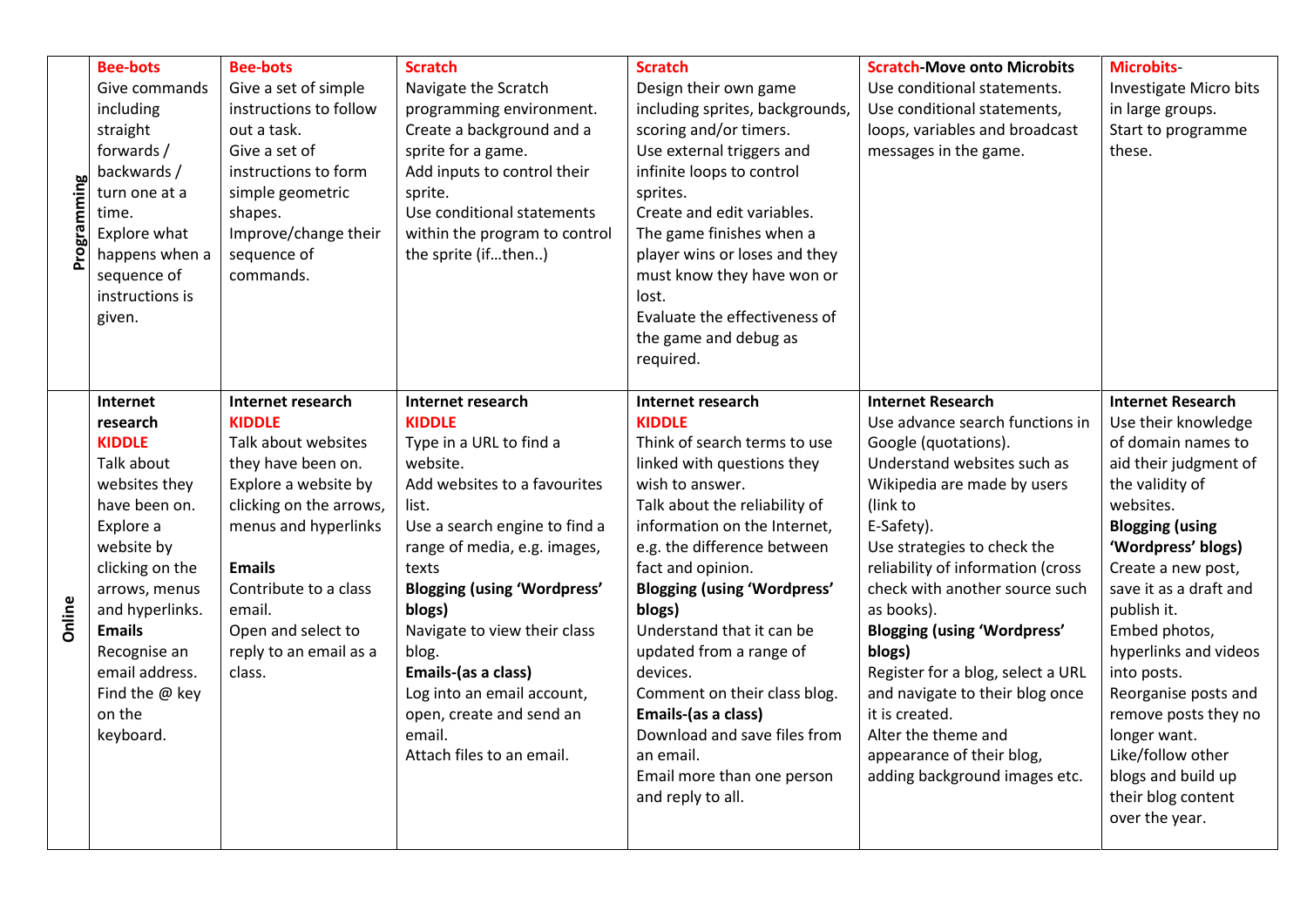|   | <b>Using 2Simple</b> | Sort objects and       | <b>Microsoft Excel</b>       | <b>Microsoft Excel</b>        | <b>Microsoft Excel</b>         | <b>Microsoft Excel</b> |
|---|----------------------|------------------------|------------------------------|-------------------------------|--------------------------------|------------------------|
|   | Know that            | pictures into lists or | Choose information to put    | Sort and organize information | Create data collection forms   | Make graphs from the   |
|   | images give          | simple tables.         | into a data table.           | to use in other ways.         | and enter data accurately from | calculations on my     |
|   | information.         | Make a simple Y/N      | Recognise which information  | Create and search a branching | these.                         | spread sheet.          |
|   | Say what a           | tree diagram to sort   | is suitable for their topic. | database.                     | Know how to check for and spot | Sort and filter        |
| ā | pictogram is         | information.           | Design a questionnaire to    | Create a database from        | inaccurate data.               | information.           |
|   | showing them.        | Create and search a    | collect information.         | information I have selected.  | Create formulas                | Understand that        |
|   | Put data into a      | branching database.    |                              |                               | Know which formulas to use     | changing the           |
|   | program.             |                        |                              |                               | when I want to change my       | numerical data affects |
|   |                      |                        |                              |                               | spread sheet model.            | a calculation.         |
|   |                      |                        |                              |                               |                                |                        |
|   | Year 1               | Year 2                 | Year <sub>3</sub>            | Year 4                        | Year 5                         | Year 6                 |

| $e-$ | Year 1                    | Year <sub>2</sub>           |                   | Year 3               | Year 4                                    | Year 5 |                                                     | Year <sub>6</sub> |
|------|---------------------------|-----------------------------|-------------------|----------------------|-------------------------------------------|--------|-----------------------------------------------------|-------------------|
| saf  |                           |                             |                   |                      |                                           |        |                                                     |                   |
| ety  |                           |                             |                   |                      |                                           |        |                                                     |                   |
|      | Self-Image                | Self-Image                  | Self-Image and    | Self-Image and       | Self-Image and Identity                   |        | Self-Image and Identity                             |                   |
|      | and Identity              | and Identity                | Identity          | Identity             | Explain how identity online can be        |        | Explain how the internet can be used for positive   |                   |
|      | I recognise               | I know that                 | What is meant by  | Explain how online   | copied, modified or altered.              |        | self-promotion                                      |                   |
|      | that I can say            | people might                | 'identity'        | identity can be      | Demonstrate responsible choices about     |        | Explain how people can experiment with image        |                   |
|      | 'no' or 'I'll             | make                        | Explain how I     | different to real    | online identity                           |        | online and why may want to do that.                 |                   |
|      | tell' online              | themselves                  | present myself in | life.                | Describe ways media can shape ideas       |        | Aware that my own personal online history or        |                   |
|      | and in real               | different ways<br>to be and |                   | Describe the right   | about gender                              |        | profile will affect the type of info returned to me |                   |
|      | life                      | look different<br>online.   |                   | decisions about      | Identify messages about gender roles and  |        | in a search or social media stream-intended to      |                   |
|      | Online                    | Explain why I<br>online.    |                   | how I interact with  | make judgements on them.                  |        | influence my beliefs, actions and choices.          |                   |
|      | Reputation                | Give                        | might change my   | others and how       | Challenge and explain why it's important  |        | Reflect on and assess the role of digital media in  |                   |
|      | To know that              | examples of                 | identity          | others perceive me.  | to reject inappropriate messages about    |        | my life and give clear examples of where it         |                   |
|      | anything                  | issues online               | depending on      |                      | gender online.                            |        | benefits my lifestyle.                              |                   |
|      | online can be             | that make                   | what I'm doing    | Online               | Describe issues online that might make    |        | Explain how presenting myself in different ways     |                   |
|      | copied and                | me feel sad                 | online eg gaming, | Relationship         | others feel worried or sad, frightened or |        | online can have benefits and risks. Describe        |                   |
|      | worried.<br>remains       |                             | avatar, social    | Give examples of     | uncomfortable.                            |        | these.                                              |                   |
|      | uncomfortab<br>there.     |                             | media.            | how to be            | Explain why I should keep asking until I  |        | Describe strategies to reduce those risks.          |                   |
|      | Know                      | le                          |                   | respectful to others | get the help I need.                      |        |                                                     |                   |
|      | Online<br>information I   |                             | Online            | online.              | <b>Online Relationship</b>                |        | <b>Online Relationship</b>                          |                   |
|      | Relationship<br>can share |                             | Relationship      | Describe strategies  | Know that there are some people I         |        | How and why people may try to influence others      |                   |
|      | online                    | Use internet                | I know different  | for safe ad fun      | communicate with online who may wish      |        | negatively (grooming, coercion and                  |                   |
|      | without                   | to                          | forms of          | experiences in a     | to do me harm.                            |        | radicalisation)                                     |                   |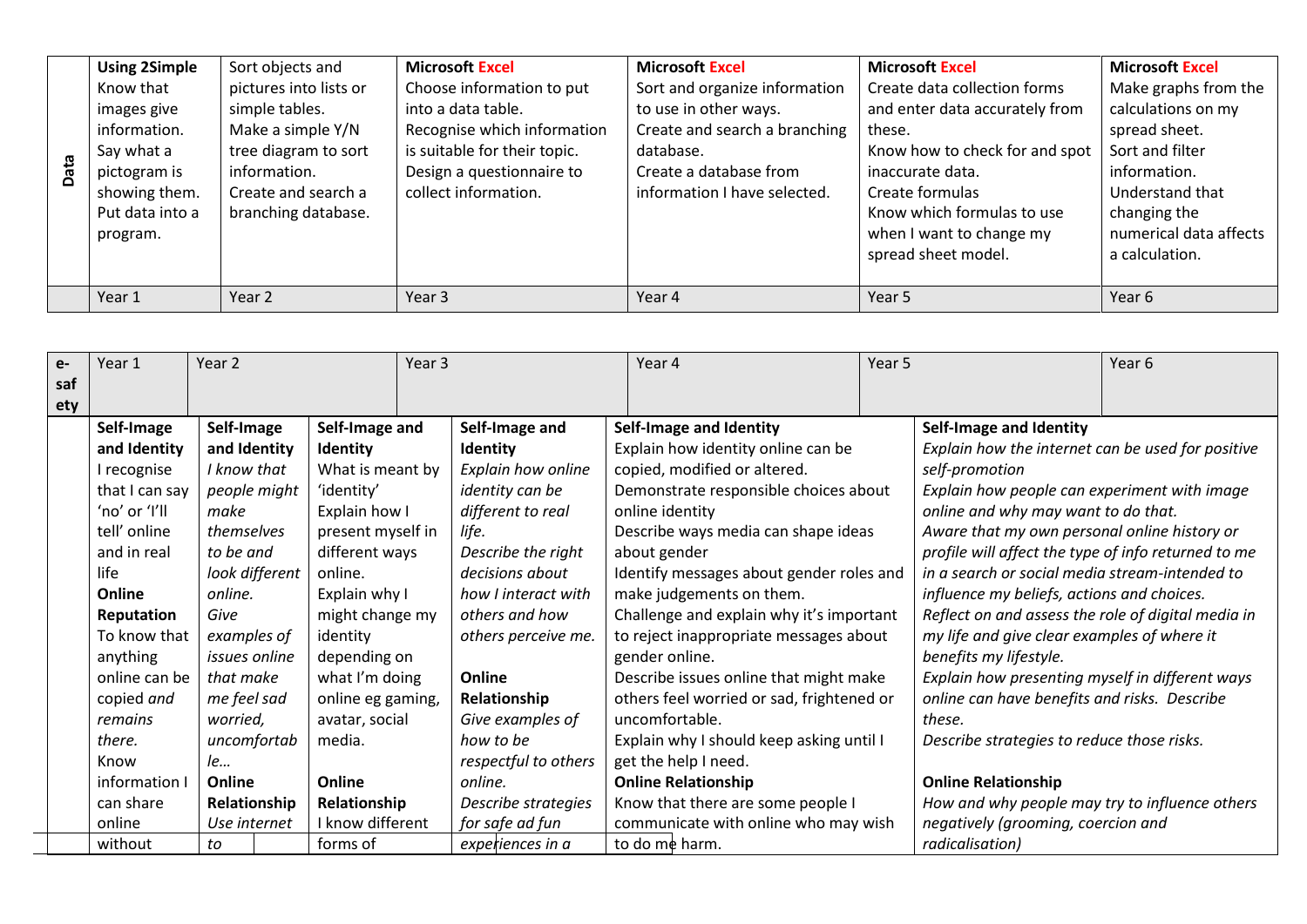| asking an       | communicat      | communication      | range of online          | Recognise that this is not my fault.          | Explain strategies to assess the degree of trust  |
|-----------------|-----------------|--------------------|--------------------------|-----------------------------------------------|---------------------------------------------------|
| adult.          | e with known    | online eg emoji,   | social                   | Make positive contributions and be part       | placed in people r organisation online.           |
| <b>Managing</b> | people          | acronyms and       | environments             | of online communities.                        | Describe initial signs of potentially problematic |
| Online          | Give            | text speak.        |                          | Describe online communicate and how I         | situations eg grooming                            |
| Information     | examples of     | Describe ways      | <b>Online Reputation</b> | collaborate positively with others.           | or cyber bullying                                 |
| Find things     | how to          | people of similar  | Describe how             | Show I understand my responsibilities for     | Assess when I need to take action and explain     |
| out online      | communicat      | interest get       | others find info         | the well-being of others in the online        | what to do if concerned about an online           |
| Use search      | e with people   | together online.   | about me by              | group                                         | relationship.                                     |
| engines         | I don't know    | Risks of           | looking online.          | Explain how impulsive and rah                 | Describe benefits of communicating with a         |
| Know how to     | Online          | communicating      | How info about me        | communications online can cause harm          | partner online.                                   |
| get help if     | Reputation      | online with those  | online can be            | Demonstrate how to support others             | Explain how relationships can safely begin,       |
| content is      | Know who to     | unknown to me.     | created, copied or       | Know ways of reporting problems online        | develop, be maintained, change and end online     |
| worrying.       | talk to if      | Why be careful     | shared by others.        | with myself or friends.                       | eg dating                                         |
|                 | someone has     | with whom I trust  |                          |                                               | Give examples of how to make contributions to     |
| Online          | posted          | and info I share   | <b>Managing Online</b>   | <b>Online Reputation</b>                      | debates and discussions online.                   |
| <b>Bullying</b> | something       | with them.         | <b>Information</b>       | Search for info about an individual online,   | Examples of where positive communities and        |
| I know ways     | by accident     | Explain how        | Some people I            | and create a summary report on them.          | contributions have effected change in an online   |
| people can      | online.         | feelings can be    | 'meet' online may        | Describe ways that info about people          | community eg. gamergate, gaming communities       |
| be unkind       | <b>Managing</b> | hurt.              | be computer              | online can be used by others to form          | social media                                      |
| online and      | Online          | Explain why I can  | programmes               | judgements.                                   |                                                   |
| how it can      | Information     | take back my       | pretending to be         | Evaluate digital content                      | <b>Online Reputation</b>                          |
| make people     | Navigate a      | trust in someone   | real people.             | Explain key concepts eg data, info, fact,     | Describe and assess the benefits and potential    |
| feel.           | simple          | Explain what it    | Explain why lots of      | opinion, belief, true, false valid, reliable, | risks of sharing information online.              |
| <b>Describe</b> | webpage         | means to 'know'    | people sharing the       | evidence                                      | Describe what is appropriate to say and do online |
| how to          | Explain how     | someone online.    | same opinions or         | Know difference between mis-                  | eg opinions, likes, values, information, shares,  |
| behave          | to use          | Explain what it    | beliefs online does      | information and dis-information.              | forwards                                          |
| online in a     | technology      | means to 'know'    | not make them            | Explain 'being sceptical'                     | Explain the term connectivity: the capacity for   |
| way that        | to              | someone online.    | more truthful.           | Meaning of 'hoax'                             | connected devices to collect and share            |
| does not        | communicat      | What is meant by   | Analyse                  | Explain why some info online may not be       | information about me, with or without my          |
| upset others.   | e with          | 'trusting          | information and          | honest, accurate and legal                    | knowledge (including microphones, cameras and     |
|                 | someone I       | someone' online.   | differentiate            | Info on a large number of sites may not       | relocations)                                      |
| Health, Well-   | don't know      |                    | between opinion,         | be accurate still.                            | I can describe how this can affect me.            |
| being and       | well.           | Online             | belief and facts.        |                                               | Use various tools to refine my searches(filters:  |
| lifestyle       |                 | Reputation         | Describe how I           | <b>Managing Online Information</b>            | size, type, usage rights)                         |
| Explain rules   | Online          | Use key phrases    | search for               | Explain how I'm developing an online          | Explain how to search effectively and use         |
| for keeping     | <b>Bullying</b> | in search engines. | information within       | reputation which allows others to form        | examples from my own practice to illustrate this. |
| safe in and     | Describe        | Explain what       | a wide group of          | an opinion of me.                             | I am aware of how online content I publish can be |
| beyond the      | what            | 'autocomplete'     | technologies eg.         | Describe ways to build a positive online      | interpreted by others.                            |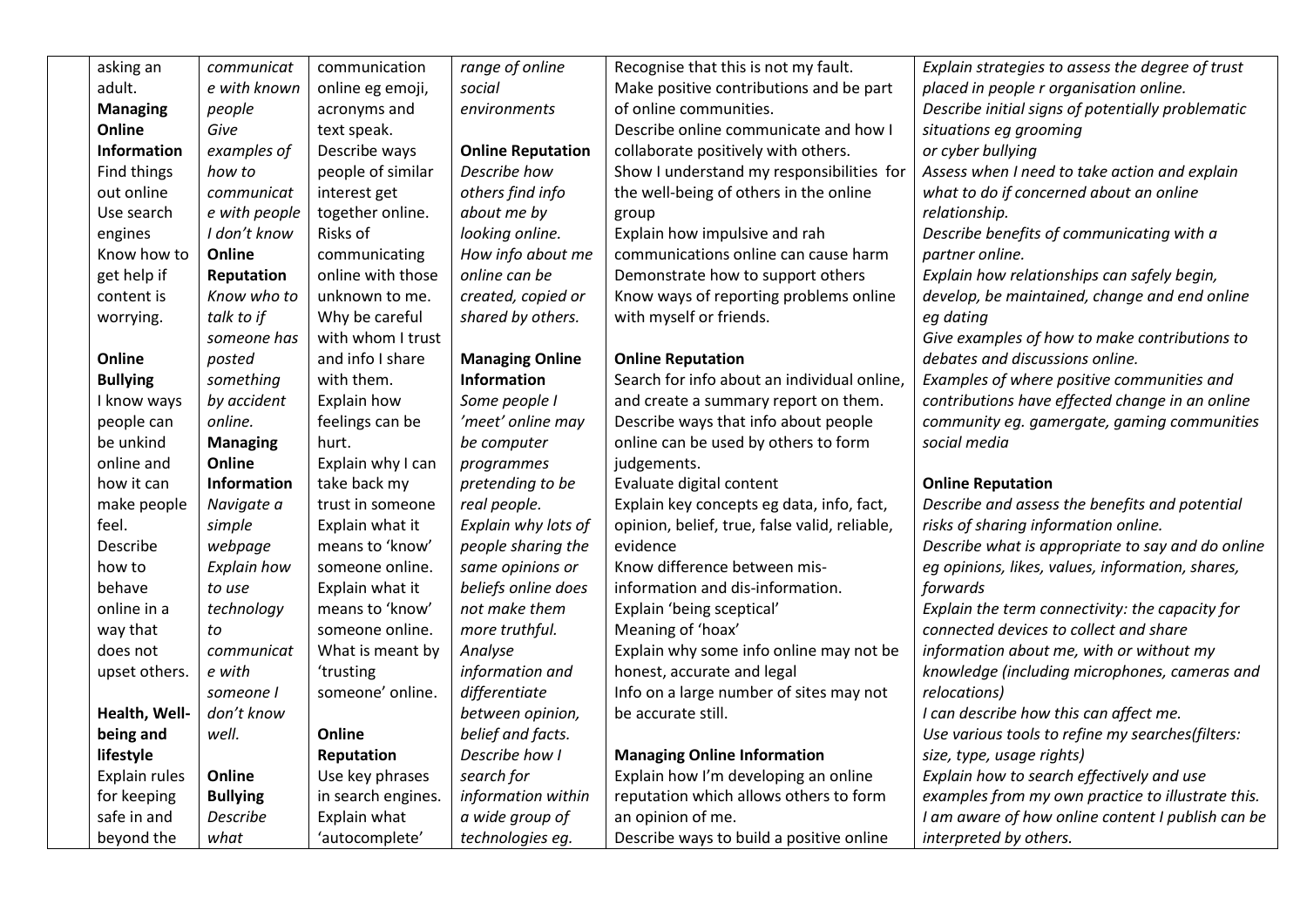| home.              | bullying           | means.                 | Social media,          | relationship                               | Explain how liking, sharing and rewarding content   |
|--------------------|--------------------|------------------------|------------------------|--------------------------------------------|-----------------------------------------------------|
| Give               | behaviour          | How to buy and         | image sites and        | Use search technologies effectively        | can change people's opinion of me, contributing     |
| examples of        | can look like      | sell on the            | video sites.           | Explain how search engines work and        | to my online reputation.                            |
| some of            | online, and        | internet. How to       | Describe some          | how results are selected and ranked        |                                                     |
| these rules.       | how it can         | buy and sell on        | methods used to        | Demonstrate strategies to be discerning    | <b>Managing Online Information</b>                  |
|                    | affect             | the internet.          | encourage people       | About digital content.                     | Explain and give examples of how what I write       |
| <b>Privacy and</b> | people.            | <b>Difference</b>      | to buy things online   | Online info can be opinion and offer       | online can also affect my school, family, social    |
| <b>Security</b>    | Describe how       | between belief,        | eg advertising         | examples of this.                          | group or future possibilities                       |
| Recognise          | someone can        | opinion and fact.      | offers, in-app         | How and why some people present            | Explain and describe strategies to manage and       |
| information        | get help           | <b>Managing Online</b> | purchases, pop-        | opinion as fact.                           | protect my digital personality.                     |
| that's             | about online       | Information            | ups, and recognise     | Define: manipulation, influence and        |                                                     |
| personal to        | bullying           | Search                 | when they appear       | persuasion-and how I might encounter       | <b>Online Bullying</b>                              |
| me.                |                    | information            | online.                | these online (advertising and ad           | Explain how bullying may change as we grow and      |
| Explain why        | Health, Well-      | about myself           |                        | targeting)                                 | recognise online bullying.                          |
| you should         | being and          | online                 | <b>Online Bullying</b> | Analyse and evaluate the validity of facts | Describe a range of bullying types and behaviours   |
| ask a trusted      | lifestyle          | Know the need to       | Describe ways          | and explain why such strategies are        | (homophobic, gender, racist, exclusion)             |
| adult before       | Describe           | be careful before      | people may be          | important.                                 | Identify and demonstrate actions to support         |
| sharing            | guidance for       | sharing                | bullied through a      | Identify flag And report inappropriate     | others experiencing difficulties online.            |
| information        | using              | information            | range of media         | content.                                   | Online bullying can be different to bullying in the |
| online.            | technology in      | online.                | Explain why I need     |                                            | real world.                                         |
| Know why           | different          | I know who to ask      | to think carefully     | <b>Online Bullying</b>                     | Describe some of these differences                  |
| my work            | environment        | if unsure if I         | about how content      | Recognise when someone is upset or         | Demonstrate how I would intervene (assess           |
| belongs to         | s and              | should post            | I post might affect    | angry online.                              | whether directly or indirectly) to support those    |
| me.                | settings in        | something online.      | others, their          | Describe how to get help for someone       | experiencing difficulties online.                   |
| Save work so       | different          | <b>Online Bullying</b> | feelings and how       | being bullied online.                      | Give examples of effective strategies that might    |
| other know         | environment        | Describe what          | others might feel      | How to block abusive content               | help myself or others.                              |
| it belongs to      | s and              | bullying is and        | about them             | How to block online bullying on apps and   | Health, Well-being and lifestyle                    |
| me.                | settings.          | how people may         | (reputation)           | platforms I use.                           | Recognise and discuss the pressures technology      |
|                    | Know how           | bully others.          | Health, Well-being     | Know helpline services that can help me    | can place on me and how/when I think I should       |
|                    | rules and          | Rules about how        | and lifestyle          | and how to use them.                       | respond                                             |
|                    | guides can         | to behave online       | How tech might         | Know and describe how to capture           | Give examples of those pressures(invasive, rapid    |
|                    | help me.           | and how I follow       | distract from other    | bullying content as evidence.              | engagement, always available, messaging app         |
|                    |                    | them.                  | things in life         | Identify a range of ways to report         | Describe strategies to identify and assess when     |
|                    | <b>Privacy and</b> | Health, Well-          | Identify times when    | concerns about bullying-in school and at   | peers may need support and describe ways to         |
|                    | <b>Security</b>    | being and              | I might need to        | home-about online behaviours.              | assist others experiencing difficulties             |
|                    | Describe how       | lifestyle              | limit time spent on    |                                            | Recognise that I might need support to control my   |
|                    | online             | Explain why            | tech.                  | Health, Well-being and lifestyle           | use of technology-and who might provide that        |
|                    | information        | spending too           | Suggest strategies     | Describe ways technology can affect        | support.                                            |